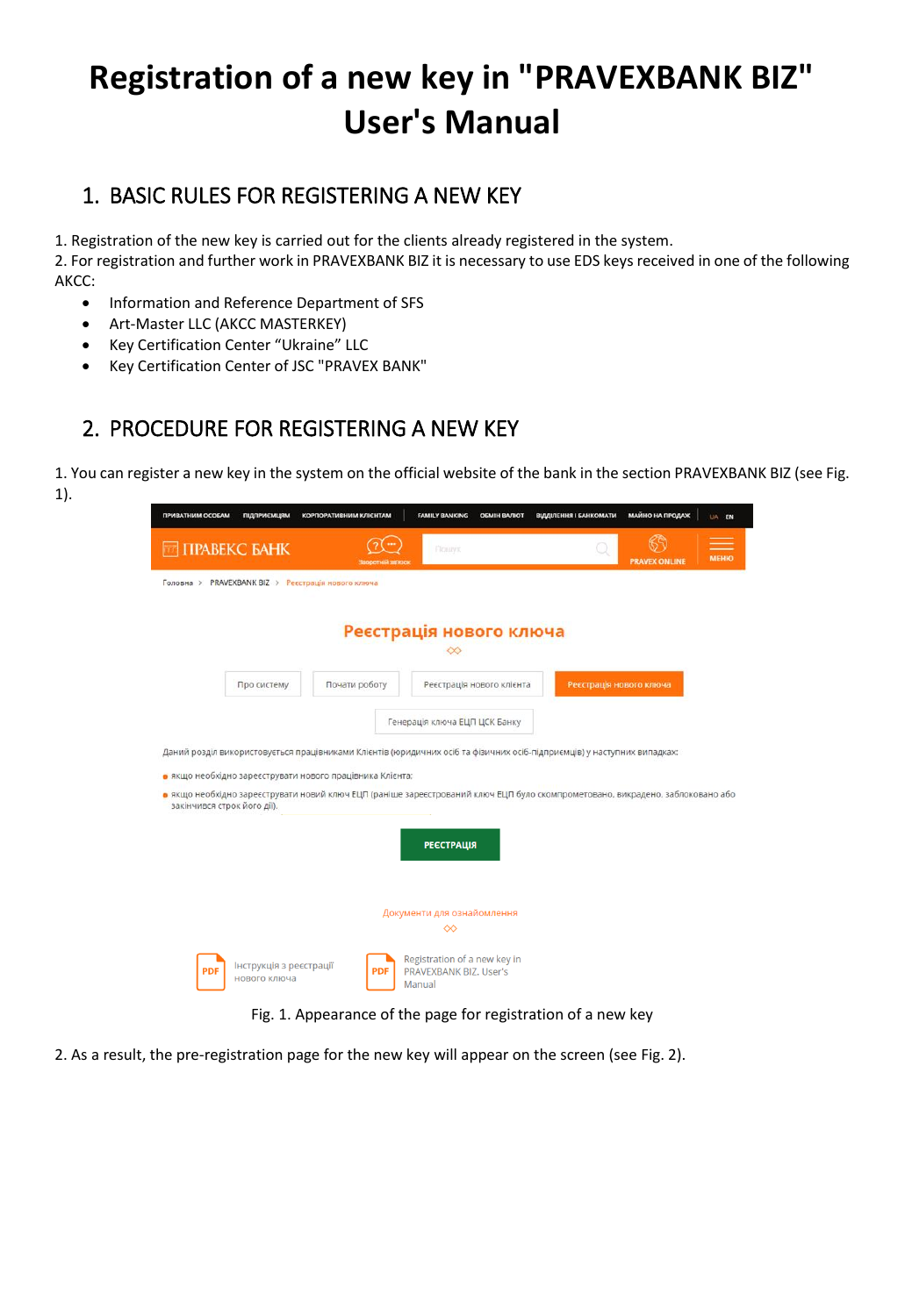| Регистрация нового ключа                                                 |  |  |  |  |  |  |
|--------------------------------------------------------------------------|--|--|--|--|--|--|
| с привязкой к клиекту                                                    |  |  |  |  |  |  |
| Новый ключ с сертификатом                                                |  |  |  |  |  |  |
| Тип хранилища ключа                                                      |  |  |  |  |  |  |
| Файл на диске                                                            |  |  |  |  |  |  |
| Перетащите файлы ключа и сертификата сюда<br>либо нажмите на эту область |  |  |  |  |  |  |
| Я разрешаю обработку моих персональных данных                            |  |  |  |  |  |  |
| <b>ЗАРЕГИСТРИРОВАТЬ</b>                                                  |  |  |  |  |  |  |

Fig. 2. New key pre-registration page

To pre-register a new EDS key, proceed as follows:

1. In the **New key with certificate** block select the EDS key and its certificate. The sequence of actions is similar to the selection of the key and its certificate when performing the preliminary registration of a new client.

2. Check the box *"I authorize the processing of my personal data".*

3. Click the **Register** button to check the EDS key with the certificate and complete the preliminary registration of the key.

After successful pre-registration of the key, a message with further instructions will appear on the screen, as well as the identifier assigned to the EDS key in the PRAVEXBANK BIZ system. The key identifier in the PRAVEXBANK BIZ system must be transferred to the Bank's branch (see Fig. 3).

Регистрация нового клиента

Проверка сертификата и ключа ЭЦП прошла успешно!

Для завершения регистрации обратитесь в отделение Банка полтвержданошими локументами, записав идентификатор ключа 1518430370236735

Fig. 3. Information message about successful pre-registration

The received identifier of EDS key should be transferred to the service department by one of the following images, having previously copied into the document of the .doc/.docx format:

- in printed form

- to the branch director's e-mail address.

4. If you select the option "Client-linked" (see Fig. 4), the new key pre-registration page will contain the **Current key**  block and **New key with certificate** block.

Selection of the "Client-linked" option is not mandatory and is used to search for new imported EDS keys in the PRAVEXBANK BIZ system and their further activation. The key identifier in the PRAVEXBANK BIZ system must be transferred to the Bank's service branch.